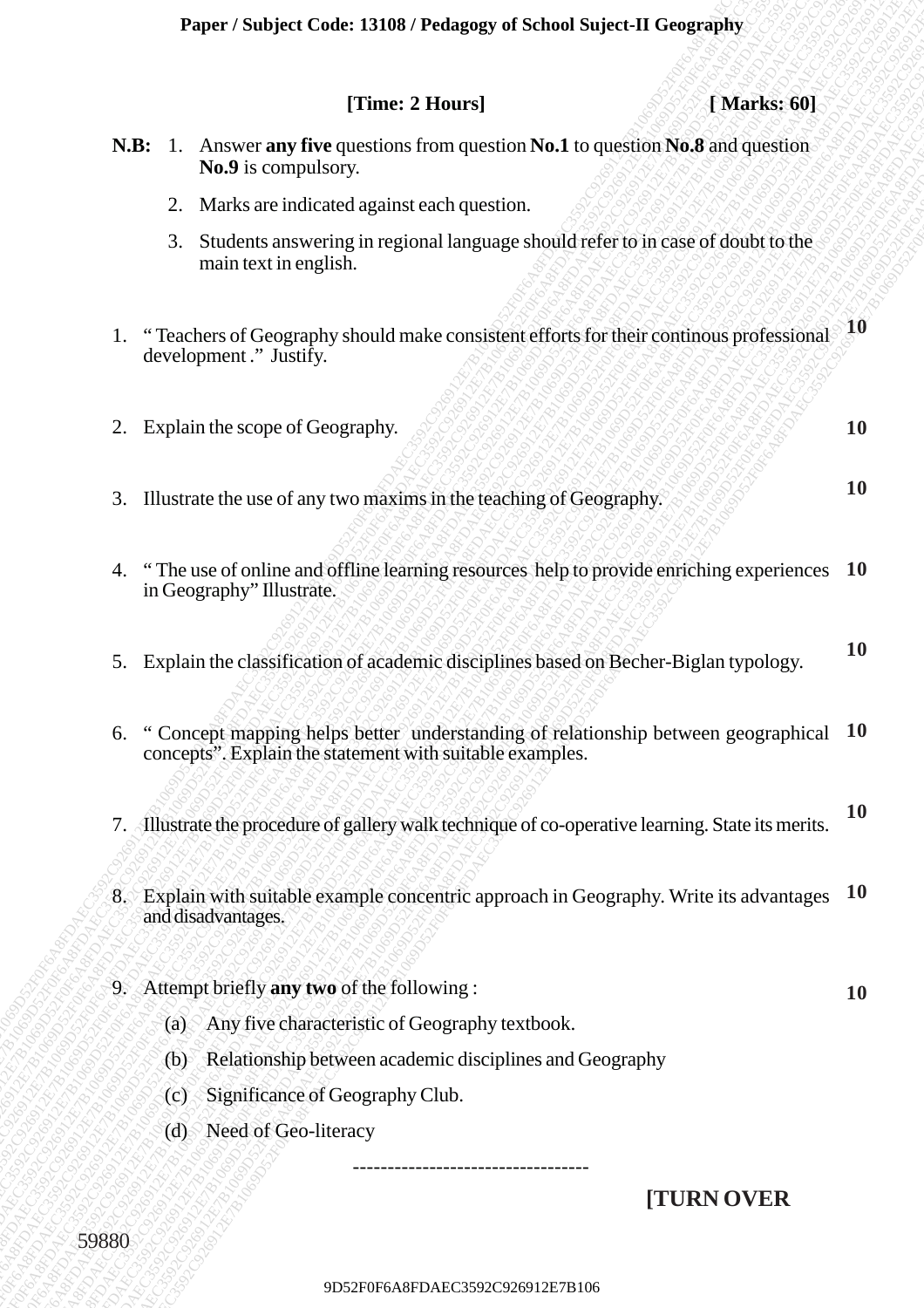## (मराठी रुपांतर)

## (२ तास)

## एकुण गुण : ६०

 $80$ 

80

- १. '' भूगोल शिक्षकांना त्यांच्या निरंतर व्यावसायिक विकासासाठी सतत परिश्रम केले पाहिजेत''. समर्थन करा.  $\mathcal{R}^{\bullet}$
- २. भूगोलाची व्याप्ती स्पष्ट करा.
- ३. भूगोल अध्यापनातील कोणत्याही दोन अध्यापन सूत्रांचा उपयोग सोदाहरण लिहा.
- '' ऑनलाईन आणि ऑफलाईन अध्ययन संसाधनांचा उपयोग भूगोलामध्ये समृध्द अनुभव उपलब्ध करून  $X_{\bullet}$  $80$ देण्यात सहाय्य करतात''. सोदाहरण लिहा.
- ५. शैक्षणिक विद्याशाखांचे वर्गीकरण बेचर-बिगलन टायपोलॉजीच्या आधारे स्पष्ट करा. 80
- ६. ''भौगोलिक संकल्पनांमधील संबंधांचे उत्तम आकलन होण्यासाठी संकल्पना रेखांकन सहाय्य करते.'' वरील 80 विधान योग्य उदाहरणांसह स्पष्ट करा.
- ७. सह अध्ययन तंत्र-गॅलरी वॉक ची प्रक्रिया सोदाहरण लिहा. त्याचे फायदे नमूद करा. 80
- ८. भगोलातील समकेंद्री उपागम योग्य उदाहरणासह स्पष्ट करा. त्याचे फायदे व मर्यादा लिहा.  $80$
- ९. खालीलपैकी **कोणत्याही दोहोंवर** थोडक्यात लिहा. 80 (अ) भूगोल पाठ्यपुस्तकाची गुणवैशिष्ट्ये (कोणतेही पाच)
	- (ब) शैक्षणिक विद्याशाखा आणि भूगोल यांच्यातील संबंध
	- (क) भूगोल मंडळाचे महत्त्व
	- (ड) भू-साक्षरतेची गरज

## **TURN OVER**